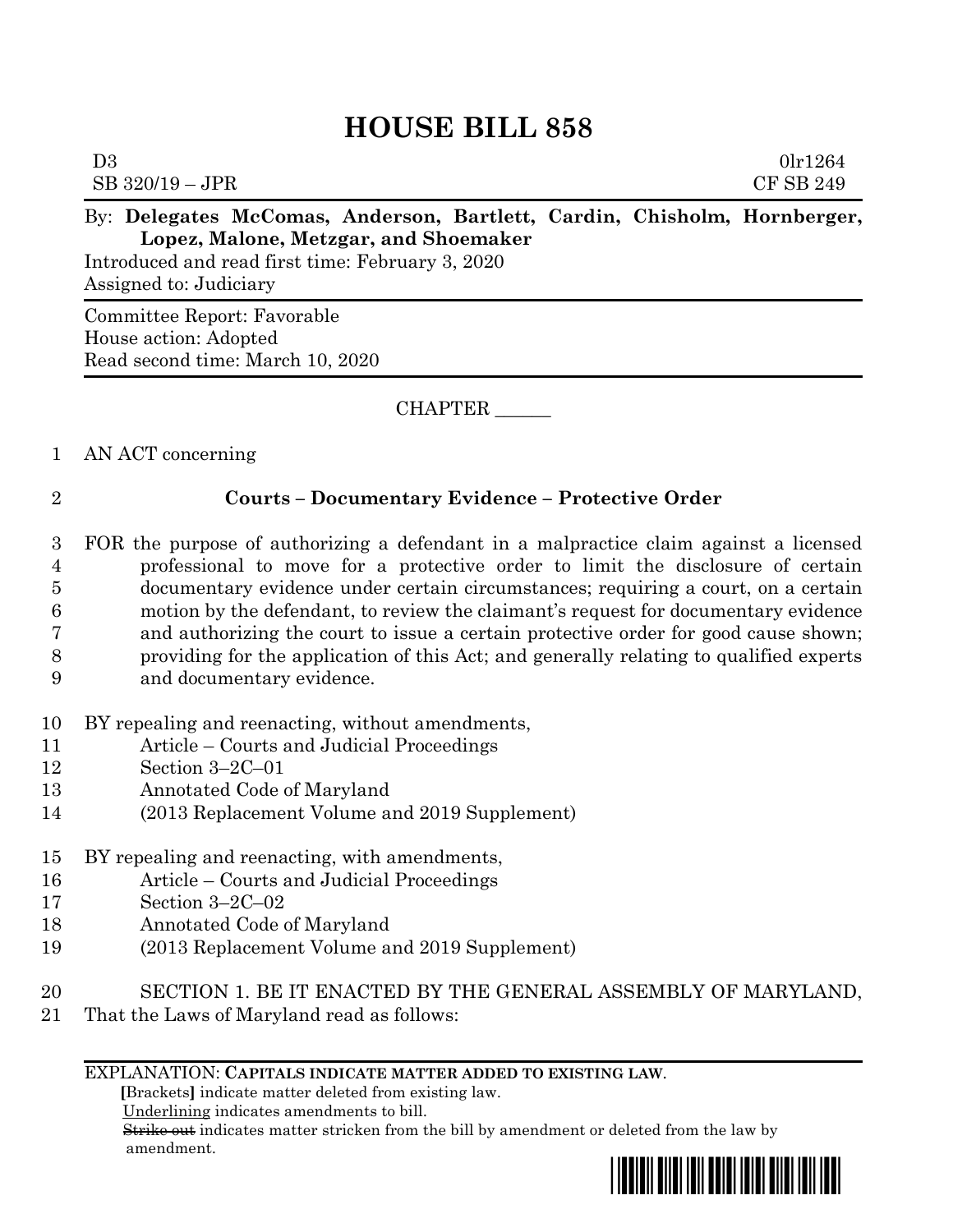# **HOUSE BILL 858**

| 1                                                               | <b>Article – Courts and Judicial Proceedings</b>                                                                                                                                                                                                                                                                                                                                                                                                                                                                                                                   |  |  |  |  |  |  |  |
|-----------------------------------------------------------------|--------------------------------------------------------------------------------------------------------------------------------------------------------------------------------------------------------------------------------------------------------------------------------------------------------------------------------------------------------------------------------------------------------------------------------------------------------------------------------------------------------------------------------------------------------------------|--|--|--|--|--|--|--|
| $\overline{2}$                                                  | $3 - 2C - 01$ .                                                                                                                                                                                                                                                                                                                                                                                                                                                                                                                                                    |  |  |  |  |  |  |  |
| 3                                                               | In this subtitle the following words have the meanings indicated.<br>(a)                                                                                                                                                                                                                                                                                                                                                                                                                                                                                           |  |  |  |  |  |  |  |
| $\overline{4}$<br>$\bf 5$<br>$6\phantom{.}6$<br>7<br>$8\,$<br>9 | "Claim" means a civil action, including an original claim, counterclaim,<br>(b)<br>cross-claim, or third-party claim, originally filed in a circuit court or United States District<br>Court against a licensed professional or the employer, partnership, or other entity through<br>which the licensed professional performed professional services that is based on the<br>licensed professional's alleged negligent act or omission in rendering professional services,<br>within the scope of the professional's license, permit, or certificate, for others. |  |  |  |  |  |  |  |
| 10                                                              | "Licensed professional" means:<br>$\left( \mathrm{c}\right)$                                                                                                                                                                                                                                                                                                                                                                                                                                                                                                       |  |  |  |  |  |  |  |
| 11<br>12                                                        | (1)<br>An architect licensed under Title 3 of the Business Occupations and<br>Professions Article;                                                                                                                                                                                                                                                                                                                                                                                                                                                                 |  |  |  |  |  |  |  |
| 13<br>14                                                        | An interior designer certified under Title 8 of the Business Occupations<br>(2)<br>and Professions Article;                                                                                                                                                                                                                                                                                                                                                                                                                                                        |  |  |  |  |  |  |  |
| 15<br>16                                                        | A landscape architect licensed under Title 9 of the Business<br>(3)<br>Occupations and Professions Article;                                                                                                                                                                                                                                                                                                                                                                                                                                                        |  |  |  |  |  |  |  |
| 17<br>18                                                        | A professional engineer licensed under Title 14 of the Business<br>(4)<br>Occupations and Professions Article; or                                                                                                                                                                                                                                                                                                                                                                                                                                                  |  |  |  |  |  |  |  |
| 19<br>20                                                        | A professional land survey or property line survey or licensed under<br>(5)<br>Title 15 of the Business Occupations and Professions Article.                                                                                                                                                                                                                                                                                                                                                                                                                       |  |  |  |  |  |  |  |
| 21<br>22<br>23<br>24                                            | "Qualified expert" means an individual who is a licensed professional,<br>(d)<br>(1)<br>or comparably licensed or certified professional under the laws of another jurisdiction,<br>knowledgeable in the accepted standard of care in the same discipline as the licensed<br>professional against whom a claim is filed.                                                                                                                                                                                                                                           |  |  |  |  |  |  |  |
| 25                                                              | (2)<br>"Qualified expert" does not include:                                                                                                                                                                                                                                                                                                                                                                                                                                                                                                                        |  |  |  |  |  |  |  |
| 26                                                              | A party to the claim;<br>(i)                                                                                                                                                                                                                                                                                                                                                                                                                                                                                                                                       |  |  |  |  |  |  |  |
| 27                                                              | An employee or partner of a party;<br>(ii)                                                                                                                                                                                                                                                                                                                                                                                                                                                                                                                         |  |  |  |  |  |  |  |
| 28<br>29                                                        | An employee or stockholder of a professional corporation of which<br>(iii)<br>a party is a stockholder; or                                                                                                                                                                                                                                                                                                                                                                                                                                                         |  |  |  |  |  |  |  |
| 30                                                              | A person having a financial interest in the outcome of the claim.<br>(iv)                                                                                                                                                                                                                                                                                                                                                                                                                                                                                          |  |  |  |  |  |  |  |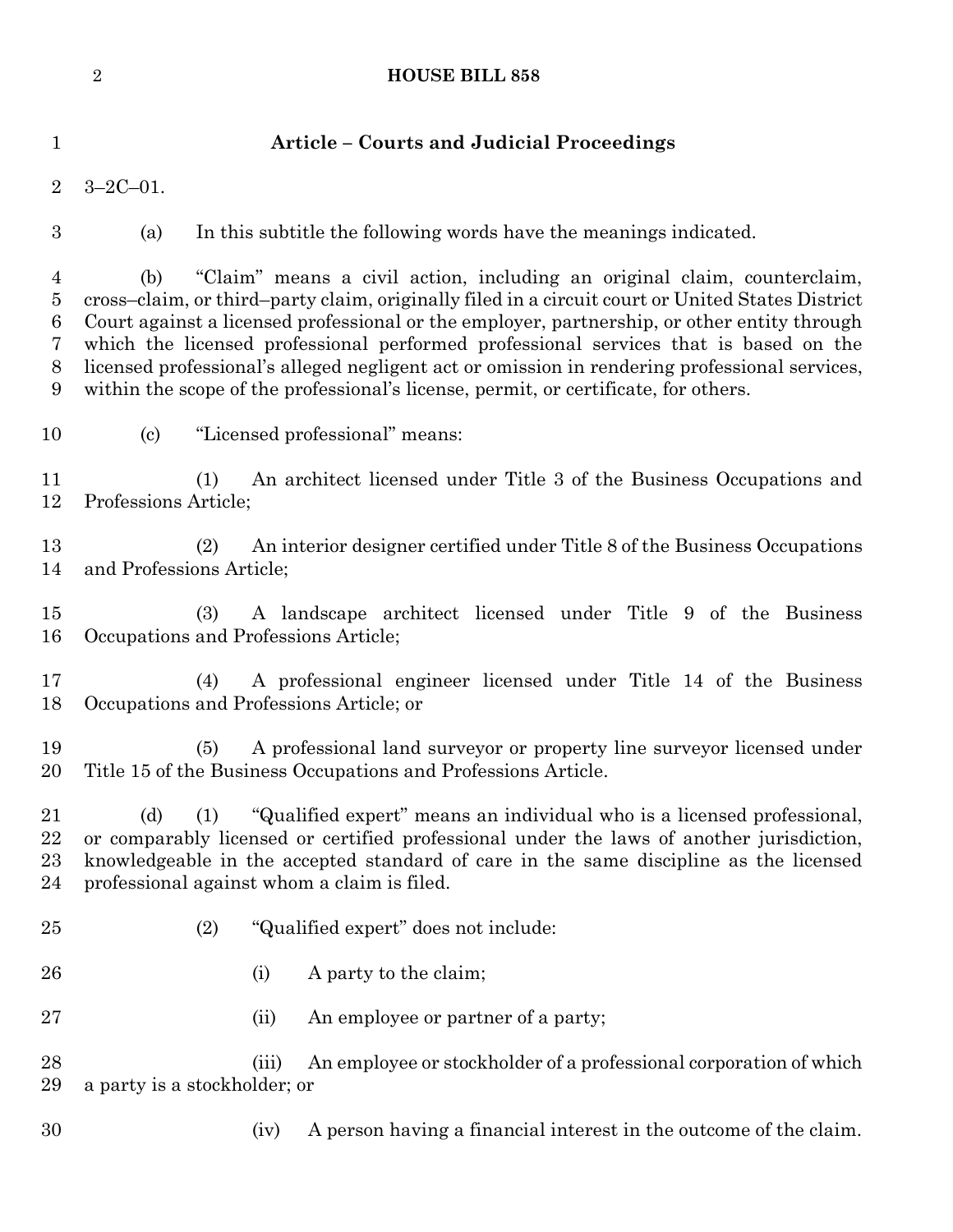### **HOUSE BILL 858** 3

3–2C–02.

 (a) (1) Except as provided in subsections (b) and (c) of this section, a claim shall be dismissed, without prejudice, if the claimant fails to file a certificate of a qualified expert with the court.

(2) A certificate of a qualified expert shall:

 (i) Contain a statement from a qualified expert attesting that the licensed professional failed to meet an applicable standard of professional care;

 (ii) Subject to the provisions of subsections (b) and (c) of this section, be filed within 90 days after the claim is filed; and

 (iii) Be served on all other parties to the claim or the parties' attorneys of record in accordance with the Maryland Rules.

 (b) (1) **[**Upon**] SUBJECT TO PARAGRAPH (2) OF THIS SUBSECTION, ON** written request made by the claimant within 30 days of the date the claim is served, the defendant shall produce documentary evidence that would be otherwise discoverable, if the documentary evidence is reasonably necessary in order to obtain a certificate of a qualified expert.

 (2) **(I) THE DEFENDANT MAY MOVE FOR A PROTECTIVE ORDER TO LIMIT THE DISCLOSURE OF DOCUMENTARY EVIDENCE REQUESTED UNDER THIS SUBSECTION TO PROTECT THE DEFENDANT FROM ANNOYANCE, EMBARRASSMENT, OPPRESSION, OR UNDUE BURDEN OR EXPENSE.**

 **(II) ON MOTION BY THE DEFENDANT UNDER THIS PARAGRAPH, THE COURT:**

 **1. SHALL REVIEW THE CLAIMANT'S REQUEST FOR DOCUMENTARY EVIDENCE; AND** 

 **2. FOR GOOD CAUSE SHOWN, MAY ISSUE A PROTECTIVE ORDER SPECIFYING THE DOCUMENTARY EVIDENCE THAT THE DEFENDANT IS REQUIRED TO PRODUCE.**

 **(3)** The time for filing a certificate of a qualified expert shall begin on the date on which the defendant's production of the documentary evidence under paragraph (1) **OR (2)** of this subsection is completed.

 **[**(3)**] (4)** The defendant's failure to produce the requested documentary evidence under paragraph (1) **OR (2)** of this subsection shall constitute a waiver of the requirement that the claimant file a certificate of a qualified expert as to that defendant.